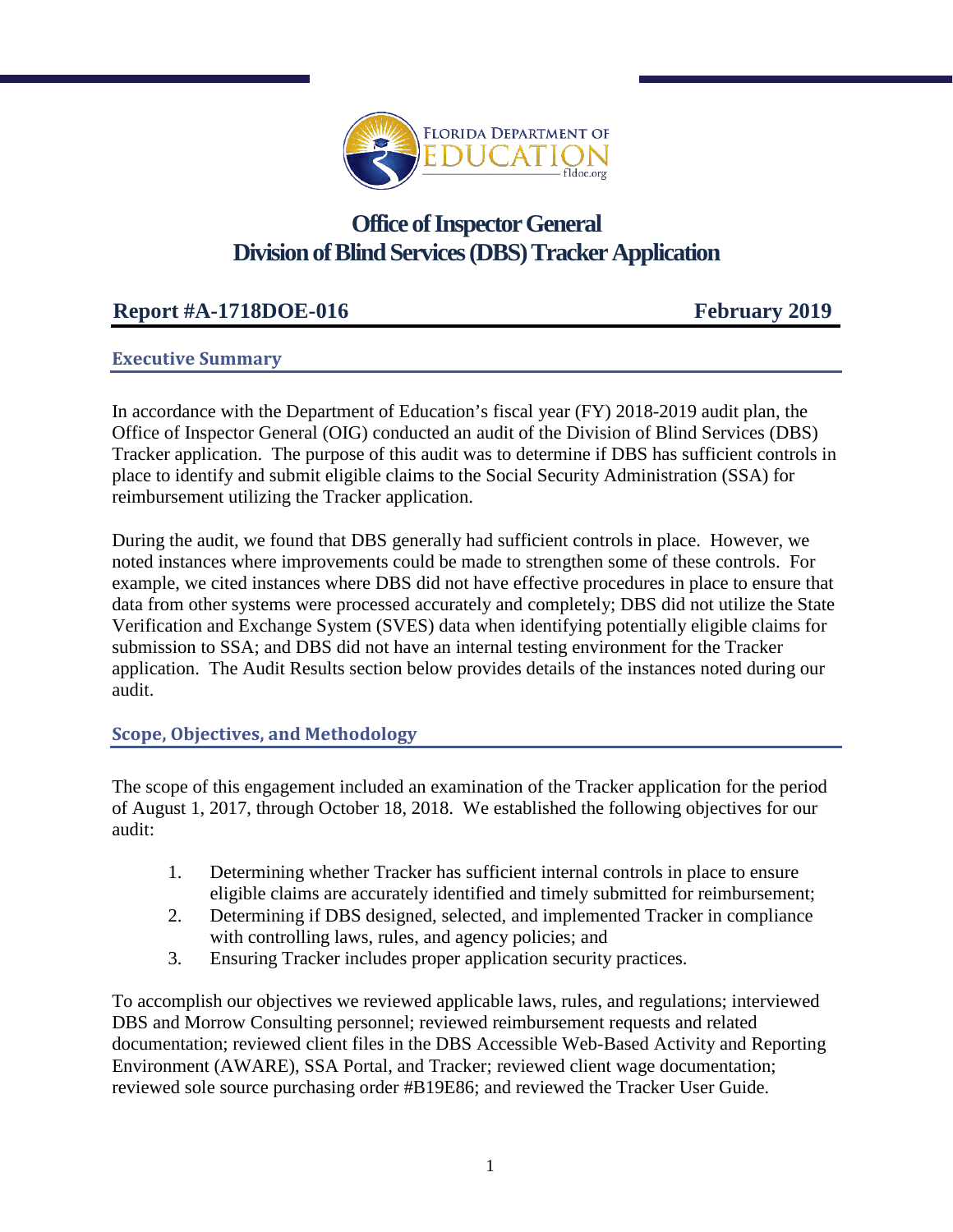# **Background**

The Social Security Administration (SSA) administers a Vocational Rehabilitation (VR) reimbursement program to help people with disabilities gain employment. SSA will reimburse state VR agencies for the cost of the services they provide to beneficiaries with disabilities, if they result in the persons obtaining employment meeting or exceeding a specified earnings level. Prior to Tracker, DBS used SSA and income data to process reimbursements from Social Security using a system called the Social Security Reimbursement Application (SSRA). SSRA allowed the Division of Blind Services (DBS) to track clients who have enrolled in the VR program to establish when DBS could submit a reimbursement claim to SSA for the rehabilitation services provided to a client. DBS selected the SSRA as a business process management application to:

- Provide a central location to check for VR participant information that could have a potential reimbursement claim;
- Provide the necessary information to SSA to ensure prompt reimbursement; and
- Increase the amount of social security reimbursements received by DBS.

The SSRA system is approximately 10-12 years old, outdated, and no longer supported. In addition, SSA mandated all state agencies submit reimbursement claims through the SSA portal. SSRA did not have this capability. Due to these issues, DBS replaced SSRA with Tracker.

In 2001, Feliciano J. Morrow, owner of Morrow Consulting, LLC created Tracker which combined information from the state's VR case management system, Unemployment Insurance wage records, and SVES Social Security data. The system searches records to determine which cases include the correct Social Security type (supplemental security income (SSI) / social security disability insurance (SSDI)) and meet the earnings requirements for reimbursement. Using the VR information, the system then calculates the amount of time and costs of direct services provided for the identified case. The Tracker application uses this information to create all the necessary documentation to submit reimbursement claims.

In August 2017, DBS acquired the Tracker application at a cost of \$8,000 including installation and a yearly license/subscription fee of \$6,000. This cost entitles DBS to unlimited technical support, initial training, additional follow-up trainings as needed, and access to system updates for five years. Since the implementation of the Tracker application, DBS has received \$1,595,306.50 in reimbursements as of October 31, 2018.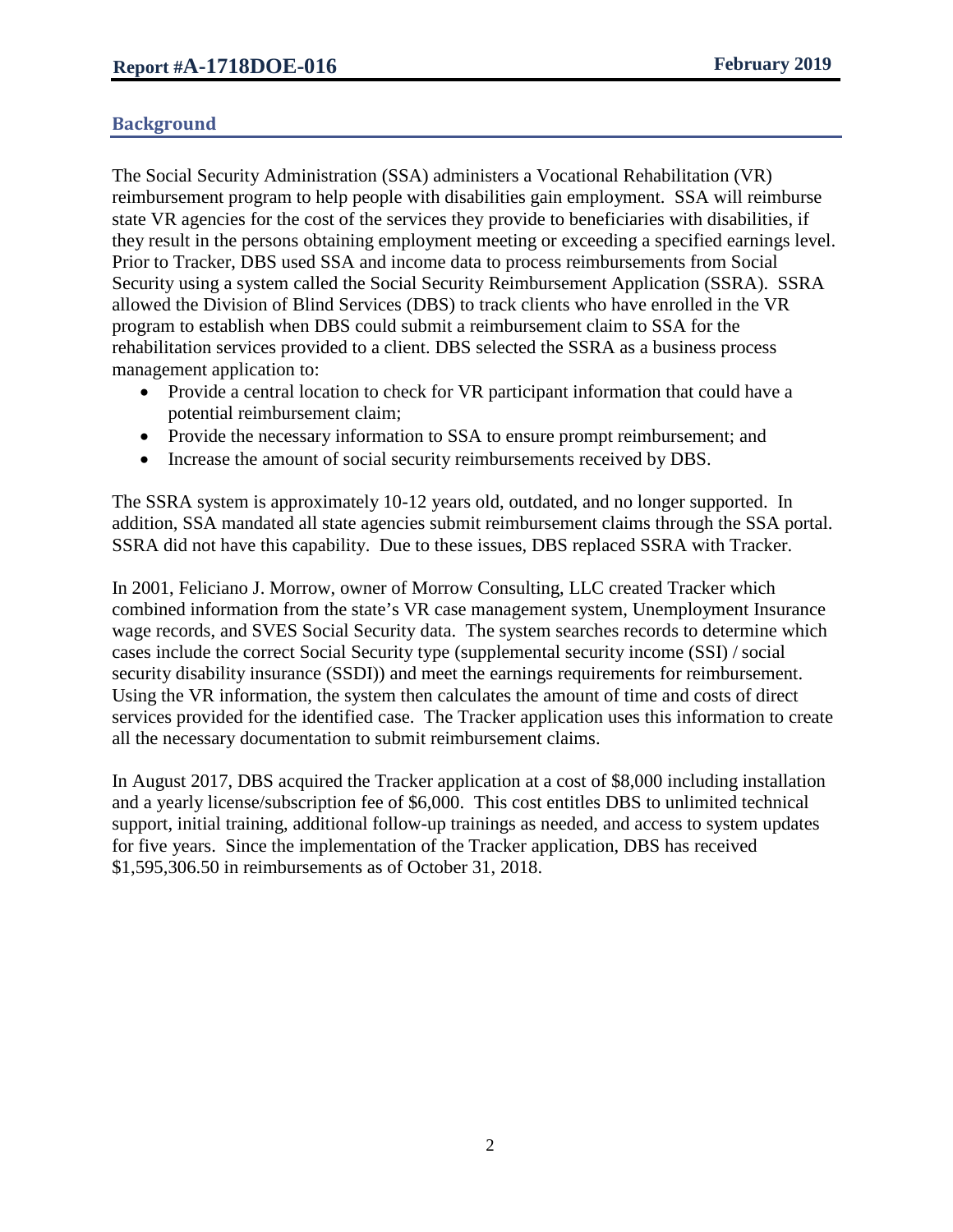## **Audit Results**

Finding 1: DBS did not have effective procedures in place to ensure that Tracker processed data from other systems completely, accurately, and timely.

Per the Federal Information System Control Audit Manual (FISCAM) Critical Element BP-1 (Transaction data input is complete, accurate, valid, and confidential), "The entity should have policies and procedures in place to reasonably assure that all authorized source documents and input files are complete and accurate, properly accounted for, and transmitted in a timely manner for input to the computer system. Among these, management should establish procedures to reasonably assure that all inputs into the application have been processed and accounted for, and any missing or unaccounted for source documents or input transactions have been identified and investigated. Finally, procedures should be established to reasonably assure that all source documents (paper or electronic form) have been entered and accepted to create a valid transaction. Automatic input from other applications should be integrated either through an interface (external applications) or configuration (cross-modular within the same application)."

#### Accessible Web-Based Activity and Reporting Environment (AWARE)

Tracker pulls and processes data from AWARE on a weekly basis. An AWARE case is ready for import into the Tracker application when it is determined that the client and counselor have created an individualized plan for employment (IPE). Upon transfer of the AWARE cases, the VR Data Import Log records the type of data, date, result (success or failure), and the number of records added and updated.

In order to verify that all cases with a created IPE were transferred to Tracker, we compared a list of all cases in AWARE for which a client and counselor created an IPE from March 29, 2018, to September 23, 2018, to a list of all individuals in the Tracker application. We located all 1,748 cases in Tracker; however, we noted Tracker does not record the individual date of import for each AWARE case transferred into Tracker. The VR Data Import Log within tracker records the date and number of records transferred into Tracker, but you cannot identify individual case records within the VR Data Import Log. As a result, we were unable to determine whether the cases were transferred timely, only that they had transferred over by the time we conducted the comparison. We additionally noted DBS has not developed a process to validate that all applicable records in AWARE are identified and added or updated to Tracker.

## Florida Education and Training Placement Information Program (FETPIP)

DBS staff imports the Unemployment Insurance wage data, provided by FETPIP, into Tracker on a quarterly basis. DBS provides the list of all customers in the Tracker application to FETPIP and FETPIP matches the clients, via social security number, with their respective wage information. FETPIP then sends the wage data to DBS for import into the Tracker application. In order to determine whether data added to the Tracker application from FETPIP was accurate and complete, we compared the record count from the FETPIP wage file to the VR log file, which captures the number of records added and updated. During the processing cycle on August 31, 2018, the VR Data Import Log recorded 422,775 records updated and 10,012 records added to the Tracker application. We compared the total record count from the VR Data Import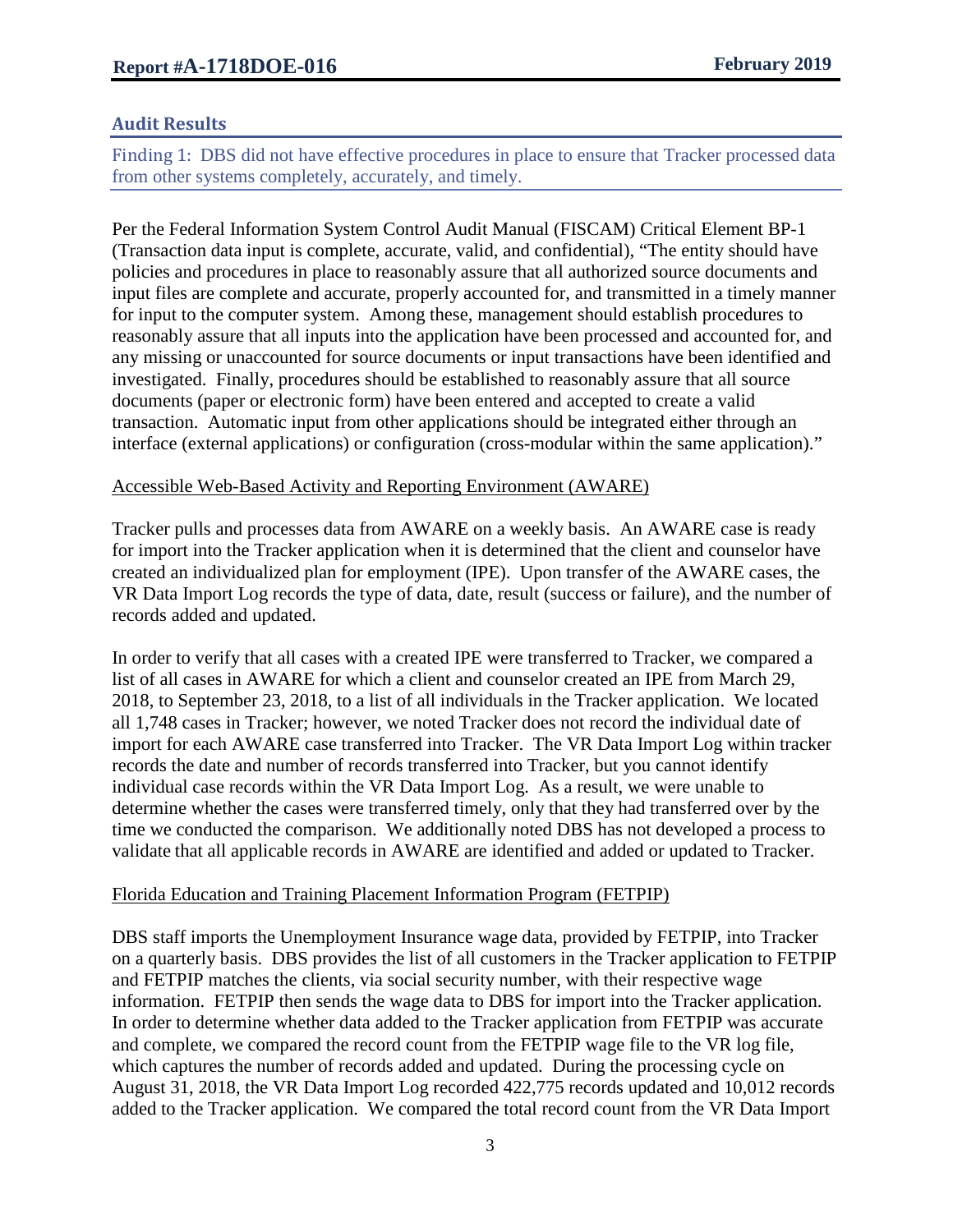Log to the Quarter 1 2018 wage data from FETPIP, which was imported into Tracker. The Quarter 1 FETPIP file contained 425,342 records. The comparison identified a 2,567 record discrepancy between the FETPIP file and the VR Data Import Log in the Tracker application files.<sup>[1](#page-3-0)</sup> We attempted to compare the FETPIP file cases to the Tracker records added, but determined Tracker does not capture detailed records of cases updated and added. The log only reflects the total number of records imported. We noted DBS has not developed a process to validate that all applicable records in FETPIP are added or updated to Tracker. Without a detailed log, DBS is unable to verify the completeness of data moving into Tracker.

The absence of a process to verify data transferring from external systems into Tracker prevents DBS from effectively verifying the accuracy or completeness of data received by the Tracker application. Additionally, the lack of detail captured by the VR Data Import Log does not allow DBS to identify individual cases added to the Tracker application or when they were added. In the event that an error occurs during data transfer or processing, it would be difficult for DBS staff to identify where the error occurred and, consequently, correct the data.

#### *Recommendation*

 $\overline{\phantom{a}}$ 

We recommend that DBS implement procedures to verify the applicable records from the FETPIP and AWARE systems are completely and accurately transferred to Tracker in a timely manner. We recommend that DBS request Morrow Consulting, LLC improve the data import log to provide more detailed information, which would allow DBS to track the specific records updated and added to the Tracker application.

## *DBS Management Response*

Concur. DBS concurs with the finding and corresponding recommendations. While Tracker does provide data import logs for various data imports into Tracker from external sources, the information provided is a high-level summary and does not provide the detailed information needed to confirm that all data from external sources is completely and accurately imported and processed by the Tracker application. DBS will work with the vendor to implement audit fields and records for each imported file and record type. These new audit fields and records will provide the data needed to produce new data import audit reports. DBS will work with the vendor to implement new data import audit reports directly within the Tracker application itself. If needed, DBS also has the ability to create and implement new data import audit reports outside of Tracker. These external reports, however, would be dependent on the new audit fields and records that must be implemented within Tracker. The preferred method is to completely build the data import audit process within the Tracker application. DBS will immediately initiate discussions with the vendor to design and implement the processes described above. The completion timeframe of all described actions is dependent on the availability of the vendor.

<span id="page-3-0"></span> $1$  The 2,567 record discrepancy is based on the assumption that the 10,012 added records are a subset of the 422,775 updated records. Therefore, the FETPIP file contained 2,567 more records than reflected in the Tracker import log. Through further research, we were unable to conclusively determine the total record count imported. In the event the 10,012 added records are not a subset, the discrepancy would indicate the Tracker import log contained 7,445 more records than the FETPIP file.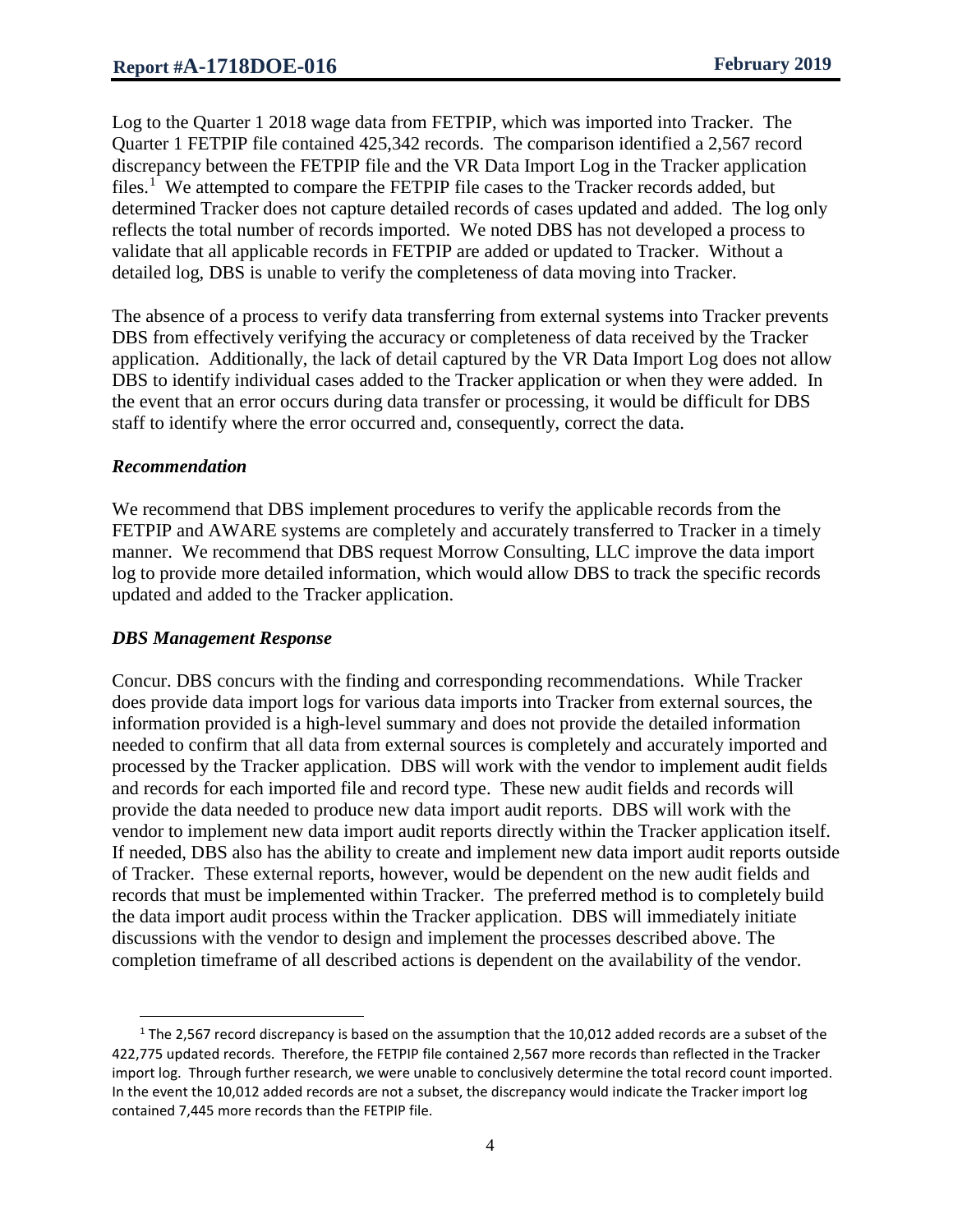Finding 2: DBS did not utilize SVES data when identifying potentially eligible claims for submission to SSA.

Per 416.2201 Code of Federal Regulations (CFR), "In general, sections 1615(d) and (e) of the Social Security Act (the Act) authorize payment from the general fund for the reasonable and necessary costs of vocational rehabilitation (VR) services provided certain disabled or blind individuals who are eligible for supplemental security income (SSI) benefits, special SSI eligibility status, or federally administered State supplementary payments. Payment will be made for VR services provided on behalf of such an individual in cases where -

- (a) The furnishing of the VR services results in the individual's completion of a continuous 9-month period of substantial gainful activity (SGA) as specified in 416.2210 through 413.2211; or
- (b) The individual continues to receive disability or blindness benefits, even though his or her disability or blindness has ceased, under section 1631 (a) (6) of the Act because of his or her continued participation in an approved VR program which we have determined will increase the likelihood that he or she will not return to the disability or blindness rolls (see § 416.2212)."

The social security disability thresholds for blind individuals during federal years 2016 through 2018 are as follows:

- 2016- \$5,460/quarter
- 2017- \$5,850/quarter
- 2018 \$5,910/quarter

Disabled or blind individuals, who are receiving supplemental security income (SSI) or social security disability insurance (SSDI) benefits and have met the SGA threshold for nine continuous months, are eligible for reimbursements from SSA. DBS utilizes the Tracker application to identify claims that meet these requirements. Currently, DBS does not use SSI and SSDI information to determine claim eligibility as SSA has not yet approved Tracker to retain the State Verification and Exchange System (SVES) Social Security data. DBS is currently determining eligibility solely based on the achievement of nine months of SGA.

To verify that Tracker is accurately identifying claims for reimbursement, we reviewed a sample of claims from December 15, 2017, to October 18, 2018, which Tracker did not mark as eligible for reimbursement. We compared the 2017-2018 wage data for 21 of the 24,061 cases not marked as eligible to the quarterly SGA rate. We identified one of the 21 sampled cases where the reported wage data was above the SGA threshold for three consecutive quarters and Tracker did not flag the case as eligible for submittal. We notified DBS of the case and requested additional explanation. As a result, DBS manually submitted the identified case on November 15, 2018, and the SSA Portal rejected the claim with the following message "No SVR Claim created/updated. No such person for this SSN claim."

Based on their understanding of the VR claim reimbursement process in Tracker, DBS staff stated the case should have been identified for potential reimbursement regardless of SSI/SSDI status. From their understanding, Tracker was configured to ignore whether or not an individual was receiving SSA benefits, and would create a claim solely upon achievement of nine months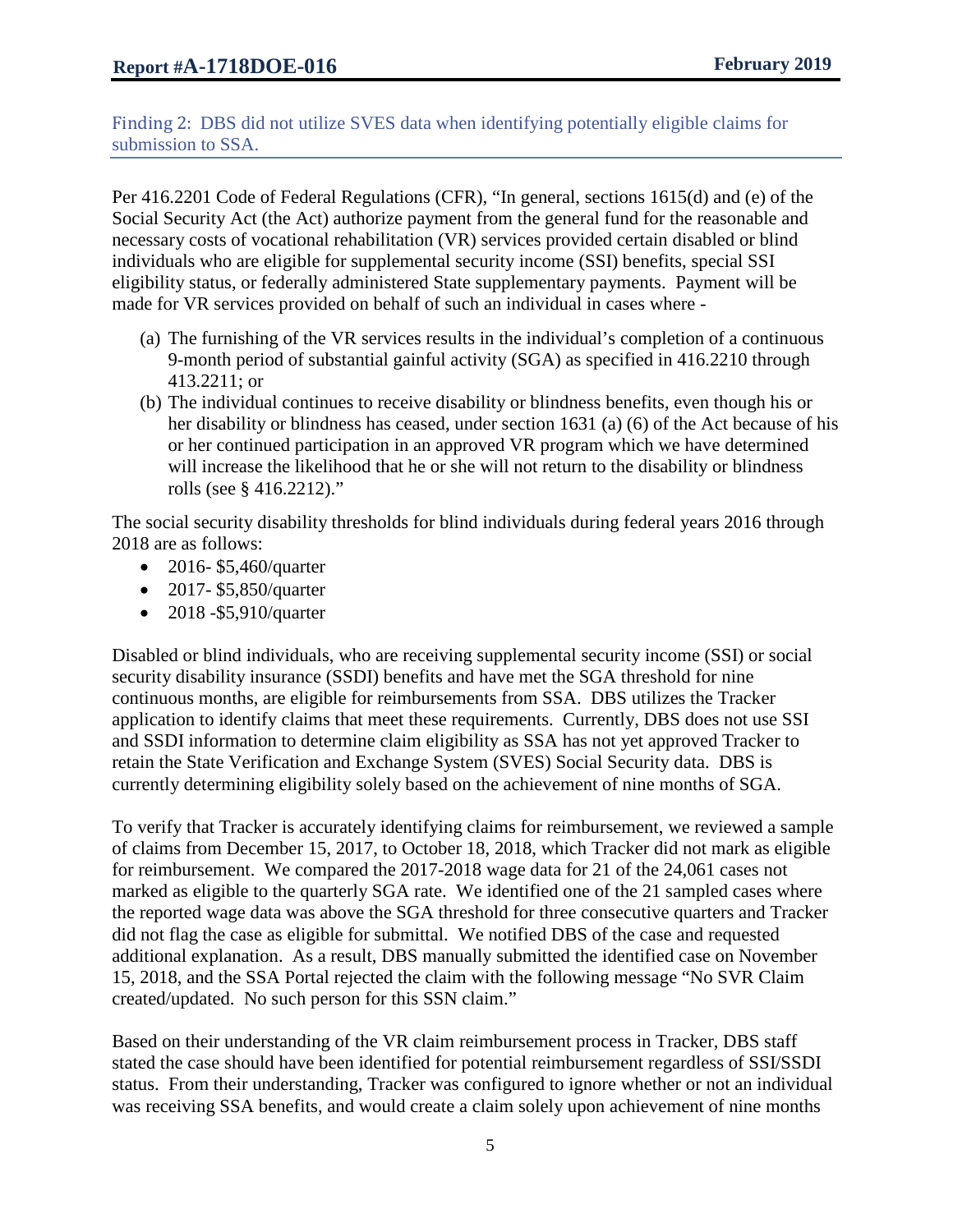of SGA. Upon further research and discussions with Morrow Consulting, they determined that the receipt of SSI/SSDI benefits is necessary in order for Tracker to consider a case for a reimbursement claim. The receipt of SSI or SSDI benefits in Tracker is indicated via three separate methods:

- 1. Via the SVES file from SSA (includes SSI and SSDI benefit data).
- 2. Via data imported from the AWARE Case Management System.
- 3. Via the 'In Use' Response file from SSA.

Failure to utilize SSI and SSDI data in Tracker could prohibit Tracker from identifying and flagging all eligible cases for potential reimbursement preventing DBS from submitting and receiving all potential reimbursement funds. In response, DBS decided to initiate the review and approval process with SSA to allow the usage of the SVES file within Tracker. DBS plans to complete and submit the necessary paperwork to SSA in early 2019.

## *Recommendation*

We recommend DBS complete the federal SVES review and approval process and utilize SSI and SSDI information to determine reimbursement eligibility. We further recommend that, upon receipt of SVES data, DBS review all cases that were not submitted to SSA from August 1, 2016, through the date of SVES receipt, to ensure all eligible claims not previously identified are submitted to SSA.

#### *DBS Management Response*

Concur. DBS concurs with the finding and corresponding recommendations. The receipt of SSI or SSDI benefits in Tracker is tracked via three separate methods:

- 1. The SVES file from SSA which includes SSI and SSDI benefit data.
- 2. The data import from the AWARE Case Management System which tracks the assignment of SSI/SSDI benefits by client as recorded by DBS staff.
- 3. The 'In Use' Response file from SSA which only allows the assignment of an individual as 'in-use' to DBS if that individual is receiving SSI or SSDI benefits.

While the lack of SVES file data in Tracker does not prevent cases from being submitted for reimbursement (as long as the other two methods are used to record and track SSI/SSDI benefits), DBS acknowledges that it is preferable to utilize all three methods, and has decided to initiate the review and approval process with SSA for the use of the SVES file within Tracker. DBS plans to complete and submit to SSA the necessary paperwork to initiate the SVES file approval process in early 2019. Upon the receipt and import of SVES data into Tracker, DBS will review all cases in Tracker to ensure that any eligible claims not previously identified are submitted to SSA for reimbursement consideration. Lastly, the vendor is currently considering adding a configuration option to Tracker which would allow Tracker to ignore whether or not an individual was receiving SSA benefits, and would create a reimbursement claim based solely upon achievement of nine months of SGA.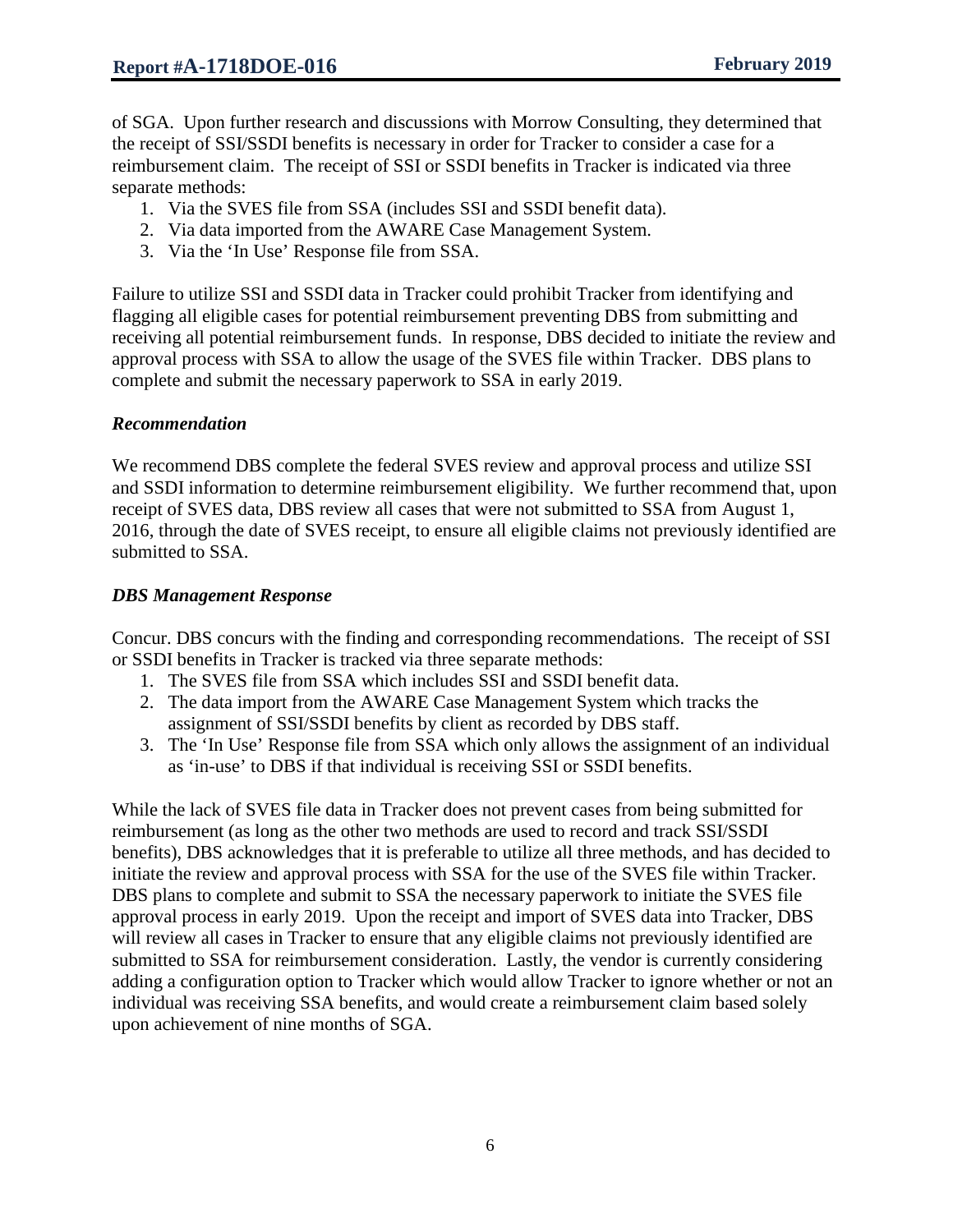# Finding 3: DBS did not have an internal testing environment for the Tracker application.

The National Institute of Standards and Technology (NIST) is responsible for developing information security standard and guidelines. The NIST Special Publication 800-53 Revision 4, Security and Privacy Controls for Federal Information Systems and Organizations, CM-4, Security Impact Analysis states, "Control: The organization analyzes changes to the information system to determine potential security impacts prior to change implementation.

Control Enhancements: (1) *Security Impact Analysis | Separate Test Environments.* The organization analyzes changes to the information system in a separate test environment before implementation in an operational environment, looking for security impacts due to flaws, weaknesses, incompatibility, or intentional malice.

*Supplemental Guidance*: Separate test environment in this context means an environment that is physically or logically isolated and distinct from the operational environment. The separation is sufficient to ensure that activities in the test environment do not impact activities in the operational environment, and information in the operational environment is not inadvertently transmitted to the test environment. Separate environments can be achieved by physical or logical means. If physically separate test environments are not used, organizations determine the strength of mechanism required when implementing logical separation (e.g., separation achieved through virtual machines). Related controls: SA-11, SC-3, SC-7."

Morrow Consulting, LLC is responsible for modifications to the Tracker application and provides the modifications and updates to DBS as scripts. Upon receipt of the scripts, DBS loads and runs the scripts on the server to apply the modifications to the code or apply updates to the application. DBS is currently accepting all scripts from Morrow Consulting without placing them in a test environment prior to production. Although DBS creates a backup for all data prior to accepting application modifications in case an error occurs, creating an internal test environment would allow the changes to be tested for bugs or design flaws prior to introducing the changes to production and exposing the system to risks. We also noted that while DBS has an established approval/change management process for modifications or updates made to Tracker, the formal approval process was not followed for script modifications applied to Tracker after implementation. The objective of change control is to facilitate appropriate handling of all changes. There is a risk that, without utilizing the change control procedures, the system will not process information as intended and reimbursement claims may not be appropriately submitted. There is also a greater chance that information will be lost or access given to unauthorized persons.

## *Recommendation*

We recommend DBS follow the established approval/change management process for modifications or updates made to the Tracker application. In addition, we recommend the DBS create an internal testing environment for the Tracker application.